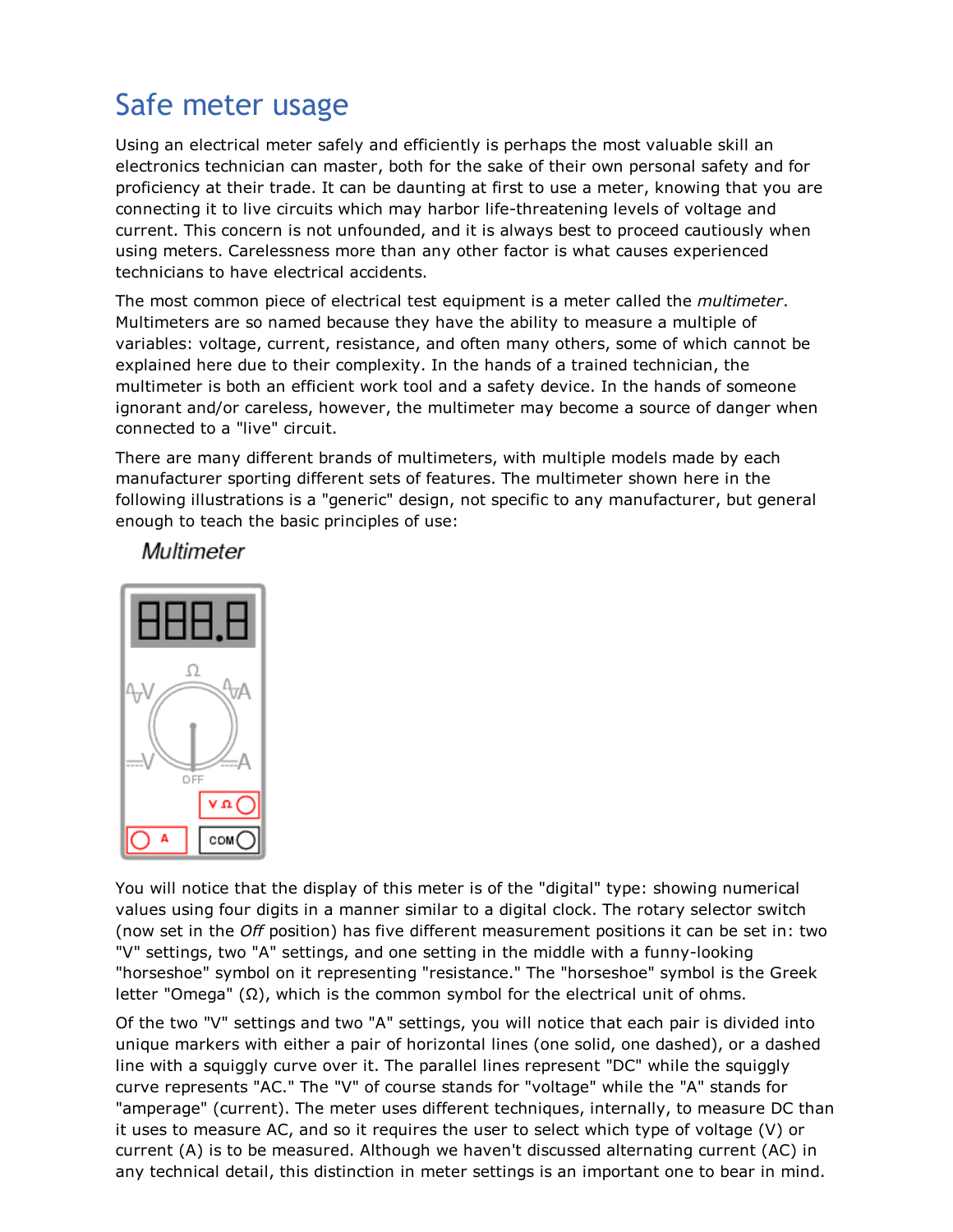There are three different sockets on the multimeter face into which we can plug our *test leads*. Test leads are nothing more than specially-prepared wires used to connect the meter to the circuit under test. The wires are coated in a color-coded (either black or red) flexible insulation to prevent the user's hands from contacting the bare conductors, and the tips of the probes are sharp, stiff pieces of wire:



The black test lead *always* plugs into the black socket on the multimeter: the one marked "COM" for "common." The red test lead plugs into either the red socket marked for voltage and resistance, or the red socket marked for current, depending on which quantity you intend to measure with the multimeter.

To see how this works, let's look at a couple of examples showing the meter in use. First, we'll set up the meter to measure DC voltage from a battery:

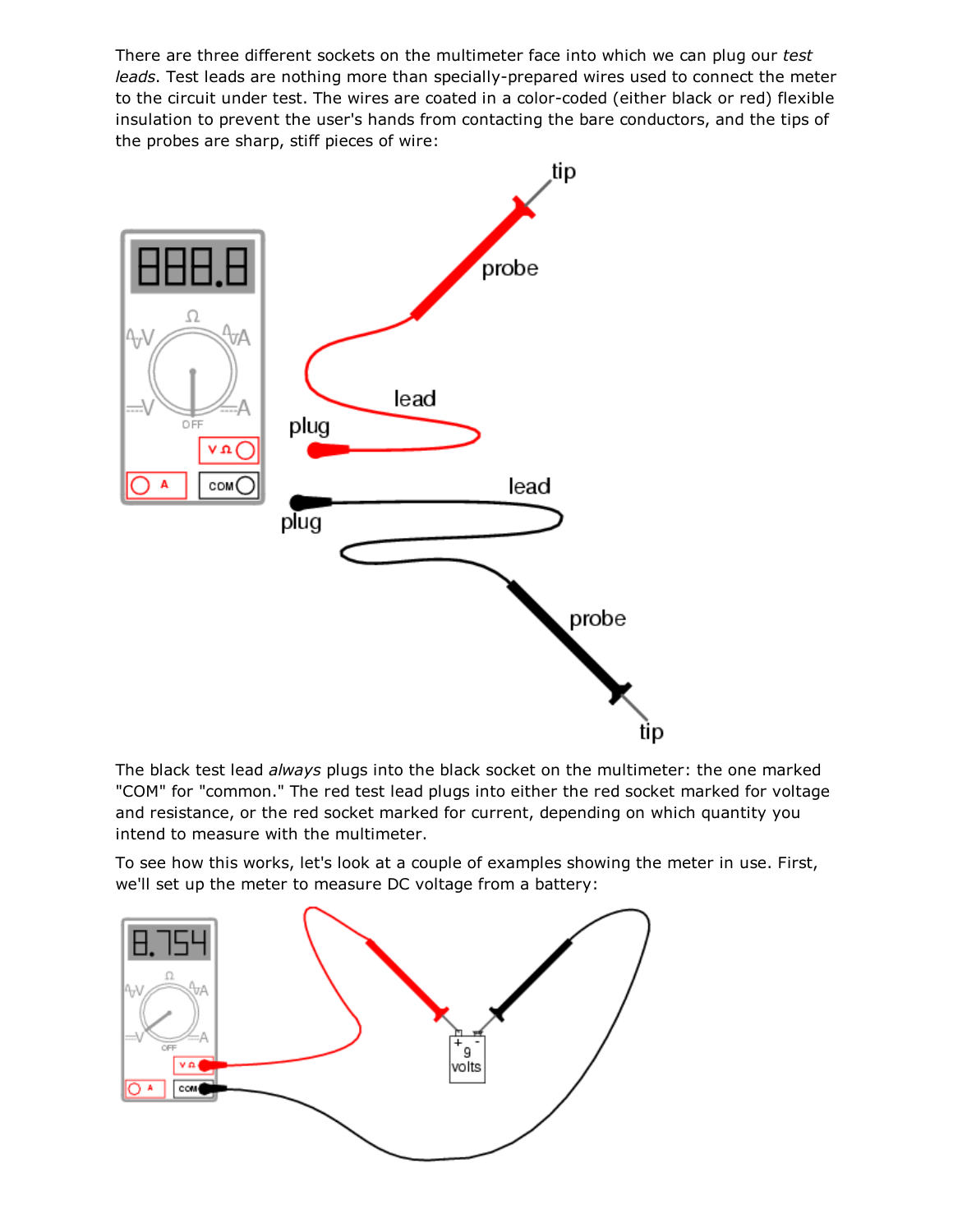Note that the two test leads are plugged into the appropriate sockets on the meter for voltage, and the selector switch has been set for DC "V". Now, we'll take a look at an example of using the multimeter to measure AC voltage from a household electrical power receptacle (wall socket):



The only difference in the setup of the meter is the placement of the selector switch: it is now turned to AC "V". Since we're still measuring voltage, the test leads will remain plugged in the same sockets. In both of these examples, it is *imperative* that you not let the probe tips come in contact with one another while they are both in contact with their respective points on the circuit. If this happens, a short-circuit will be formed, creating a spark and perhaps even a ball of flame if the voltage source is capable of supplying enough current! The following image illustrates the potential for hazard:



This is just one of the ways that a meter can become a source of hazard if used improperly.

Voltage measurement is perhaps the most common function a multimeter is used for. It is certainly the primary measurement taken for safety purposes (part of the lock-out/tag-out procedure), and it should be well understood by the operator of the meter. Being that voltage is always relative between two points, the meter *must* be firmly connected to two points in a circuit before it will provide a reliable measurement. That usually means both probes must be grasped by the user's hands and held against the proper contact points of a voltage source or circuit while measuring.

Because a hand-to-hand shock current path is the most dangerous, holding the meter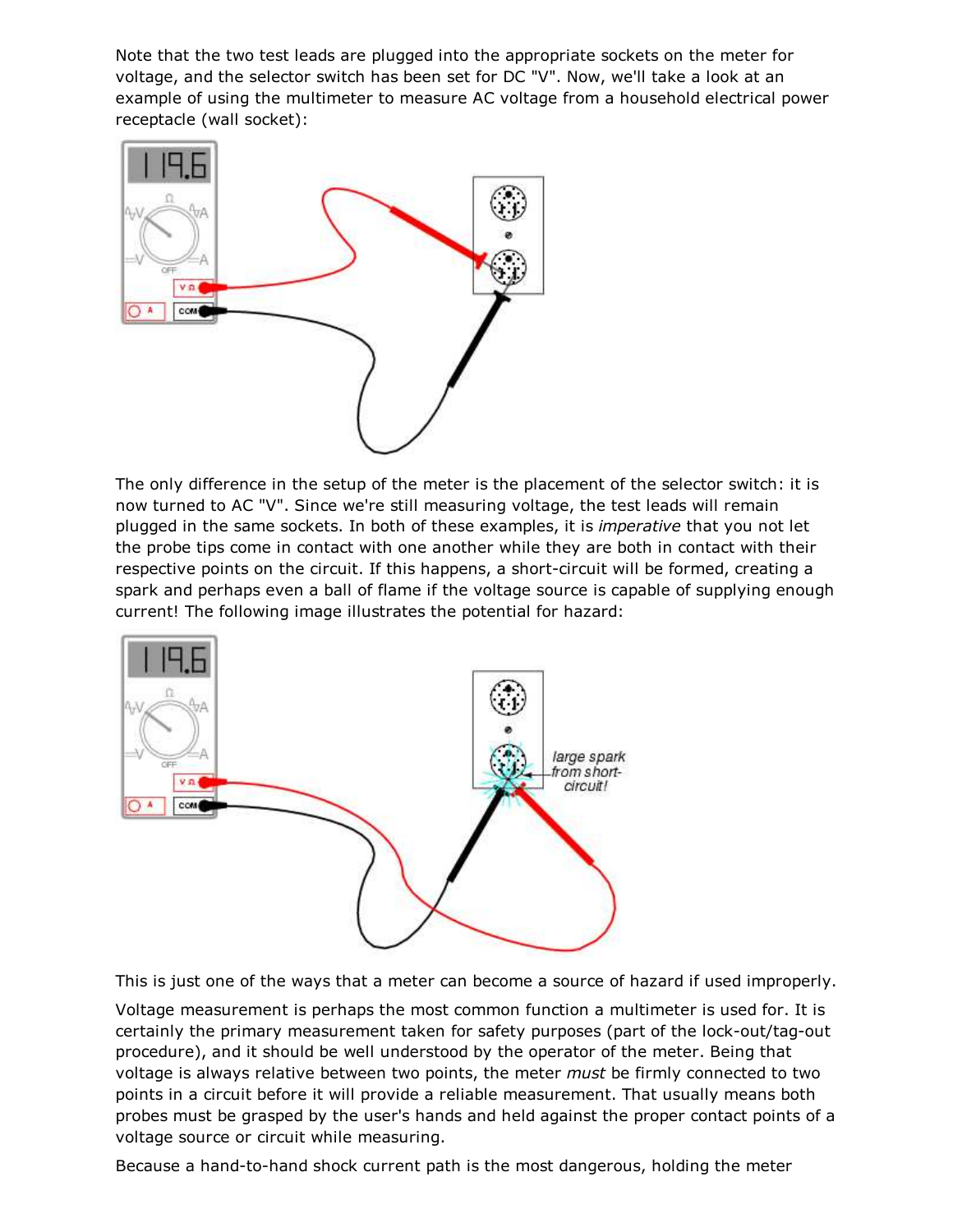probes on two points in a high-voltage circuit in this manner is always a *potential* hazard. If the protective insulation on the probes is worn or cracked, it is possible for the user's fingers to come into contact with the probe conductors during the time of test, causing a bad shock to occur. If it is possible to use only one hand to grasp the probes, that is a safer option. Sometimes it is possible to "latch" one probe tip onto the circuit test point so that it can be let go of and the other probe set in place, using only one hand. Special probe tip accessories such as spring clips can be attached to help facilitate this.

Remember that meter test leads are part of the whole equipment package, and that they should be treated with the same care and respect that the meter itself is. If you need a special accessory for your test leads, such as a spring clip or other special probe tip, consult the product catalog of the meter manufacturer or other test equipment manufacturer. *Do not* try to be creative and make your own test probes, as you may end up placing yourself in danger the next time you use them on a live circuit.

Also, it must be remembered that digital multimeters usually do a good job of discriminating between AC and DC measurements, as they are set for one or the other when checking for voltage or current. As we have seen earlier, both AC and DC voltages and currents can be deadly, so when using a multimeter as a safety check device you should always check for the presence of both AC and DC, even if you're not expecting to find both! Also, when checking for the presence of hazardous voltage, you should be sure to check *all* pairs of points in question.

For example, suppose that you opened up an electrical wiring cabinet to find three large conductors supplying AC power to a load. The circuit breaker feeding these wires (supposedly) has been shut off, locked, and tagged. You double-checked the absence of power by pressing the *Start* button for the load. Nothing happened, so now you move on to the third phase of your safety check: the meter test for voltage.

First, you check your meter on a known source of voltage to see that its working properly. Any nearby power receptacle should provide a convenient source of AC voltage for a test. You do so and find that the meter indicates as it should. Next, you need to check for voltage among these three wires in the cabinet. But voltage is measured between *two* points, so where do you check?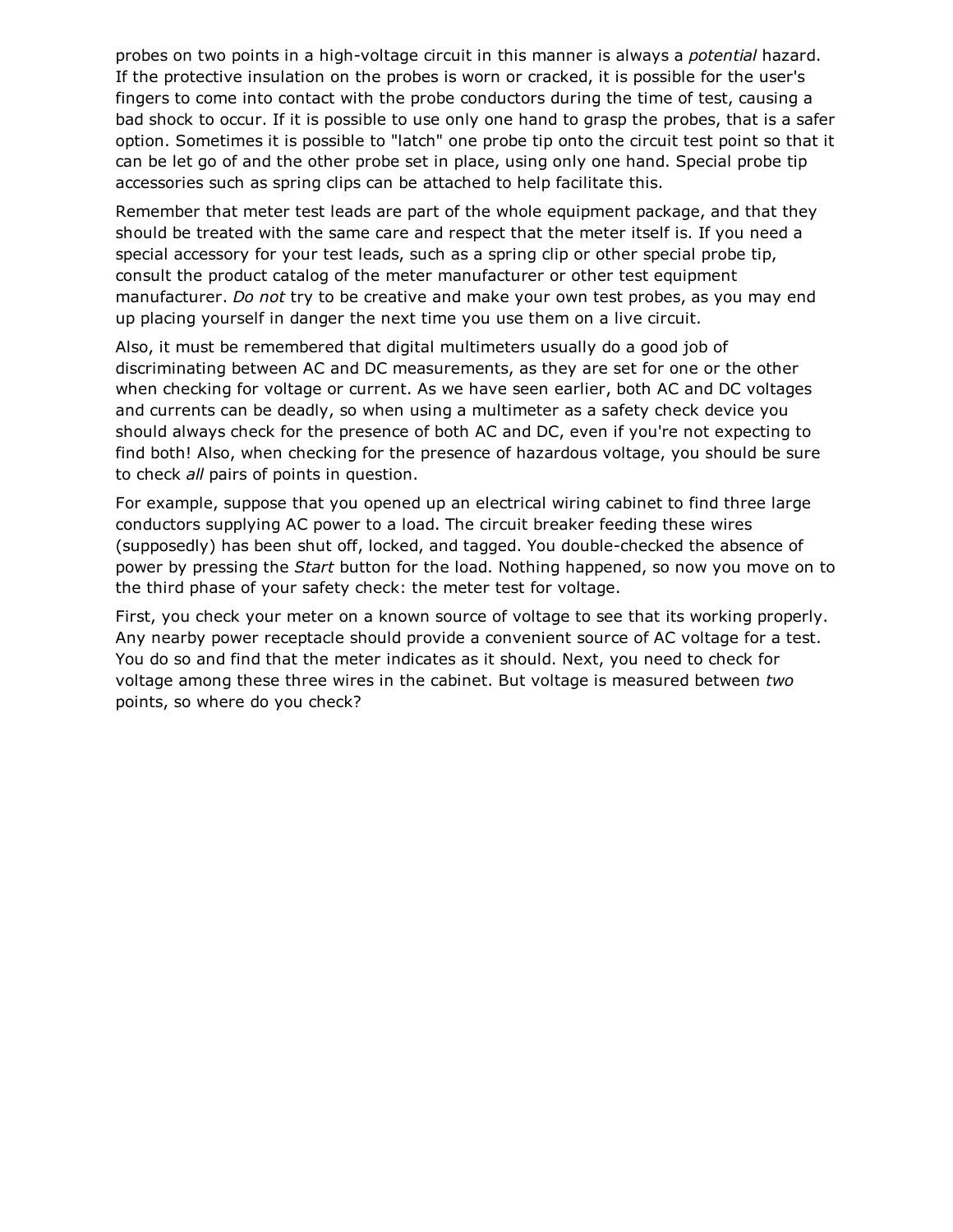

The answer is to check between all combinations of those three points. As you can see, the points are labeled "A", "B", and "C" in the illustration, so you would need to take your multimeter (set in the voltmeter mode) and check between points A & B, B & C, and A & C. If you find voltage between any of those pairs, the circuit is not in a Zero Energy State. But wait! Remember that a multimeter will not register DC voltage when its in the AC voltage mode and vice versa, so you need to check those three pairs of points in *each mode* for a total of six voltage checks in order to be complete!

However, even with all that checking, we still haven't covered all possibilities yet. Remember that hazardous voltage can appear between a single wire and ground (in this case, the metal frame of the cabinet would be a good ground reference point) in a power system. So, to be perfectly safe, we not only have to check between A & B, B & C, and A & C (in both AC and DC modes), but we also have to check between A & ground, B & ground, and C & ground (in both AC and DC modes)! This makes for a grand total of twelve voltage checks for this seemingly simple scenario of only three wires. Then, of course, after we've completed all these checks, we need to take our multimeter and re-test it against a known source of voltage such as a power receptacle to ensure that its still in good working order.

Using a multimeter to check for resistance is a much simpler task. The test leads will be kept plugged in the same sockets as for the voltage checks, but the selector switch will need to be turned until it points to the "horseshoe" resistance symbol. Touching the probes across the device whose resistance is to be measured, the meter should properly display the resistance in ohms: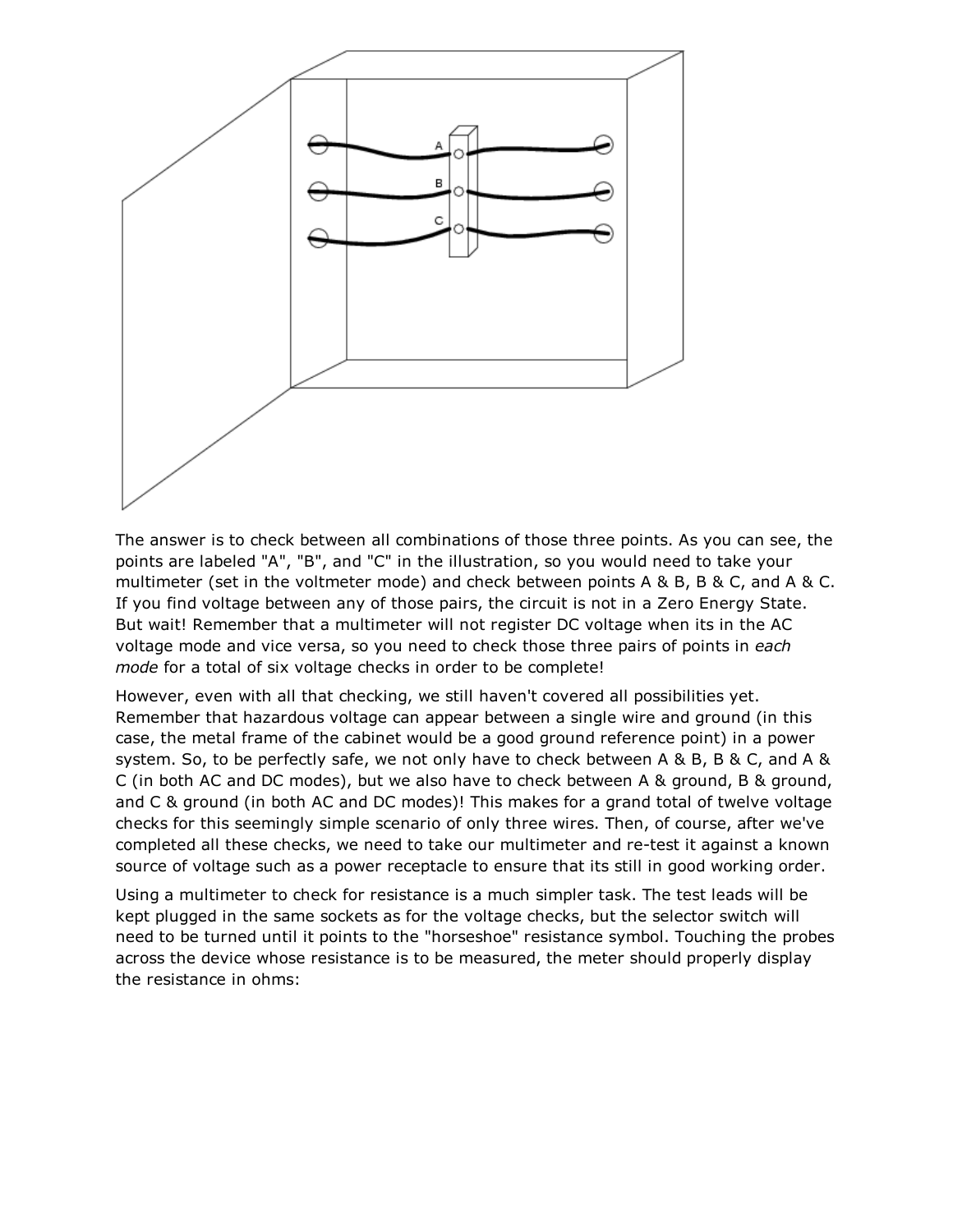

One very important thing to remember about measuring resistance is that it must only be done on *de-energized* components! When the meter is in "resistance" mode, it uses a small internal battery to generate a tiny current through the component to be measured. By sensing how difficult it is to move this current through the component, the resistance of that component can be determined and displayed. If there is any additional source of voltage in the meter-lead-component-lead-meter loop to either aid or oppose the resistance-measuring current produced by the meter, faulty readings will result. In a worse-case situation, the meter may even be damaged by the external voltage.

The "resistance" mode of a multimeter is very useful in determining wire continuity as well as making precise measurements of resistance. When there is a good, solid connection between the probe tips (simulated by touching them together), the meter shows almost zero Ω. If the test leads had no resistance in them, it would read exactly zero:



If the leads are not in contact with each other, or touching opposite ends of a broken wire, the meter will indicate infinite resistance (usually by displaying dashed lines or the abbreviation "O.L." which stands for "open loop"):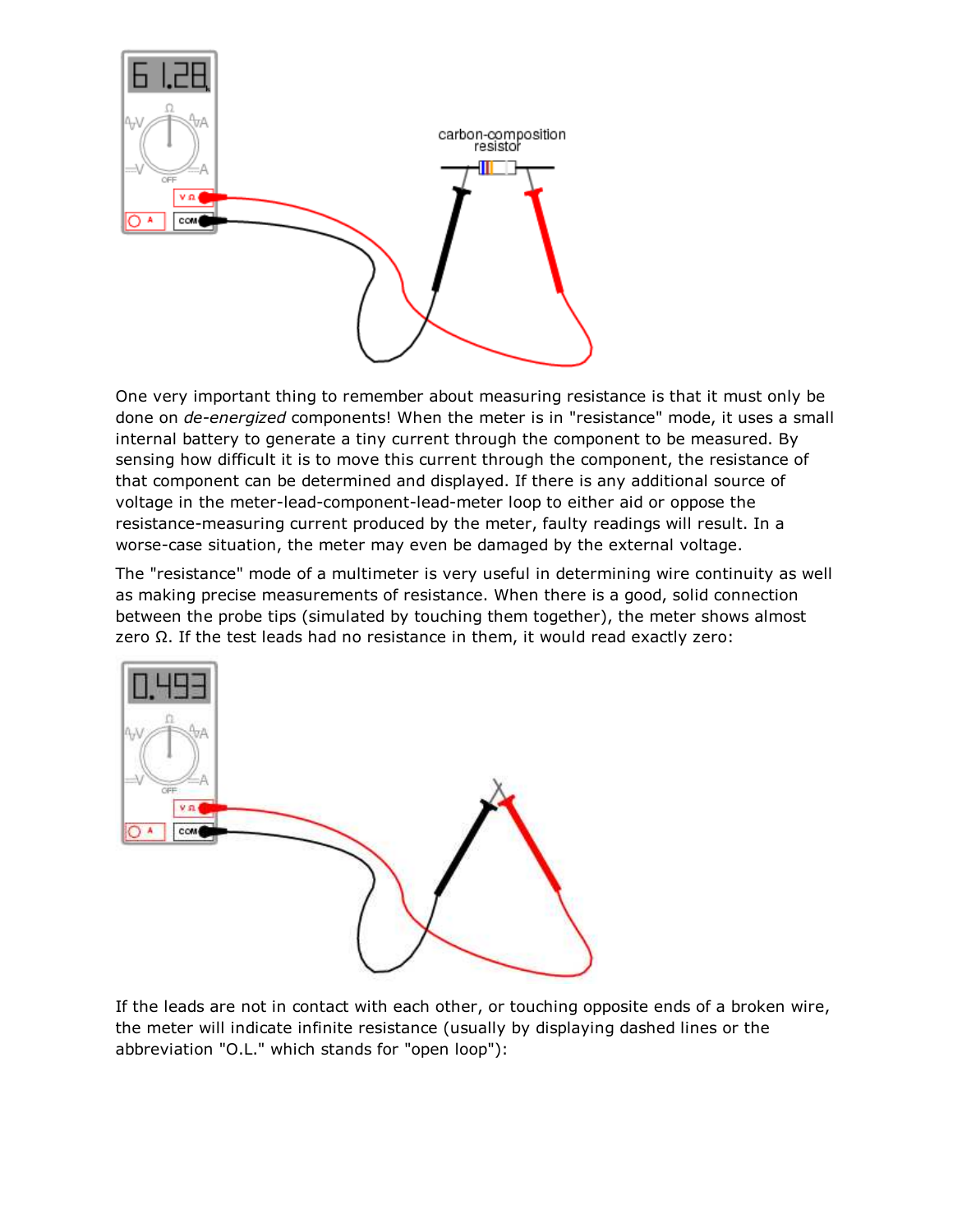

By far the most hazardous and complex application of the multimeter is in the measurement of current. The reason for this is quite simple: in order for the meter to measure current, the current to be measured must be forced to go *through* the meter. This means that the meter must be made part of the current path of the circuit rather than just be connected off to the side somewhere as is the case when measuring voltage. In order to make the meter part of the current path of the circuit, the original circuit must be "broken" and the meter connected across the two points of the open break. To set the meter up for this, the selector switch must point to either AC or DC "A" and the red test lead must be plugged in the red socket marked "A". The following illustration shows a meter all ready to measure current and a circuit to be tested:



Now, the circuit is broken in preparation for the meter to be connected: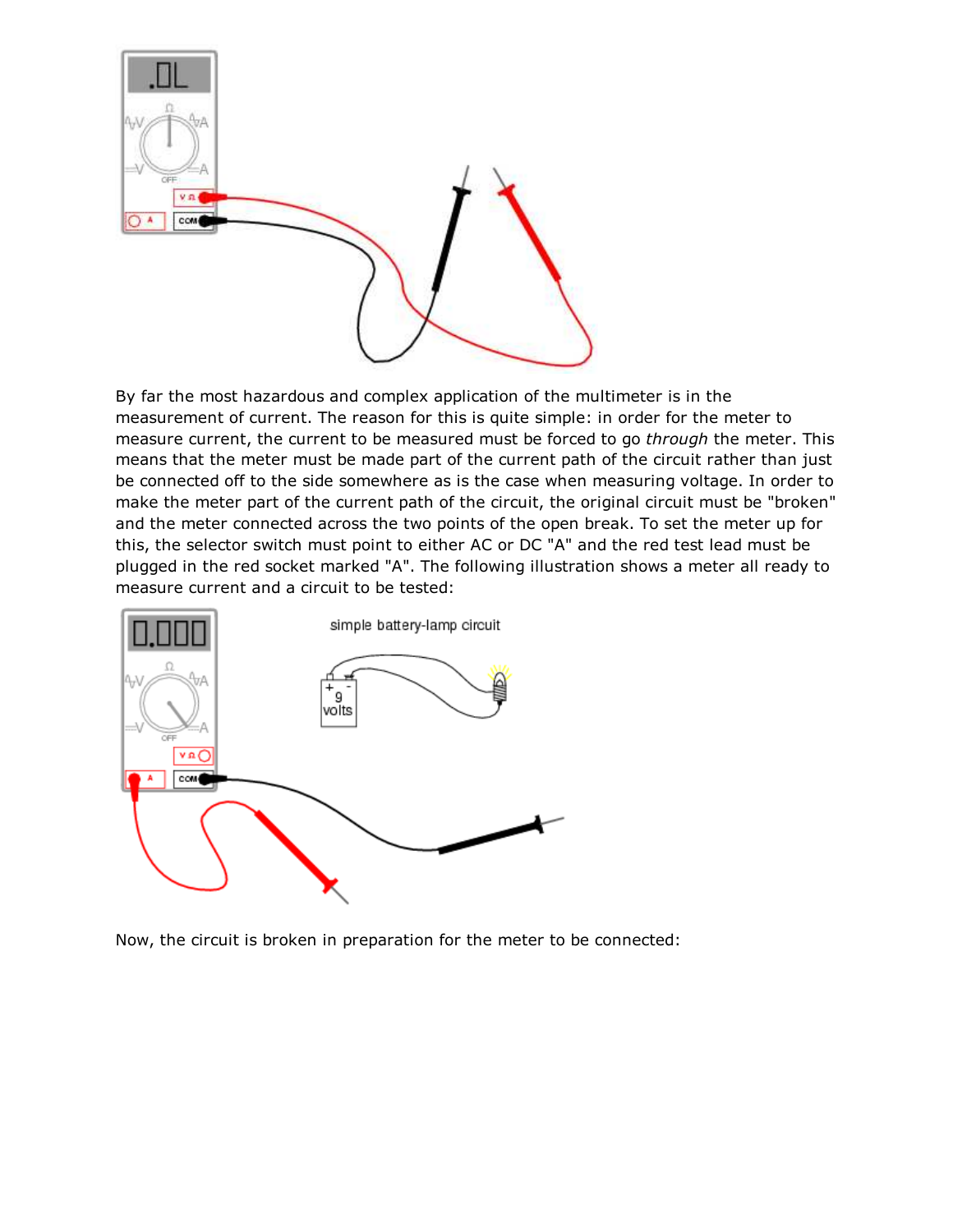

The next step is to insert the meter in-line with the circuit by connecting the two probe tips to the broken ends of the circuit, the black probe to the negative (-) terminal of the 9-volt battery and the red probe to the loose wire end leading to the lamp:



This example shows a very safe circuit to work with. 9 volts hardly constitutes a shock hazard, and so there is little to fear in breaking this circuit open (bare handed, no less!) and connecting the meter in-line with the flow of electrons. However, with higher power circuits, this could be a hazardous endeavor indeed. Even if the circuit voltage was low, the normal current could be high enough that an injurious spark would result the moment the last meter probe connection was established.

Another potential hazard of using a multimeter in its current-measuring ("ammeter") mode is failure to properly put it back into a voltage-measuring configuration before measuring voltage with it. The reasons for this are specific to ammeter design and operation. When measuring circuit current by placing the meter directly in the path of current, it is best to have the meter offer little or no resistance against the flow of electrons. Otherwise, any additional resistance offered by the meter would impede the electron flow and alter the circuits operation. Thus, the multimeter is designed to have practically zero ohms of resistance between the test probe tips when the red probe has been plugged into the red "A" (current-measuring) socket. In the voltage-measuring mode (red lead plugged into the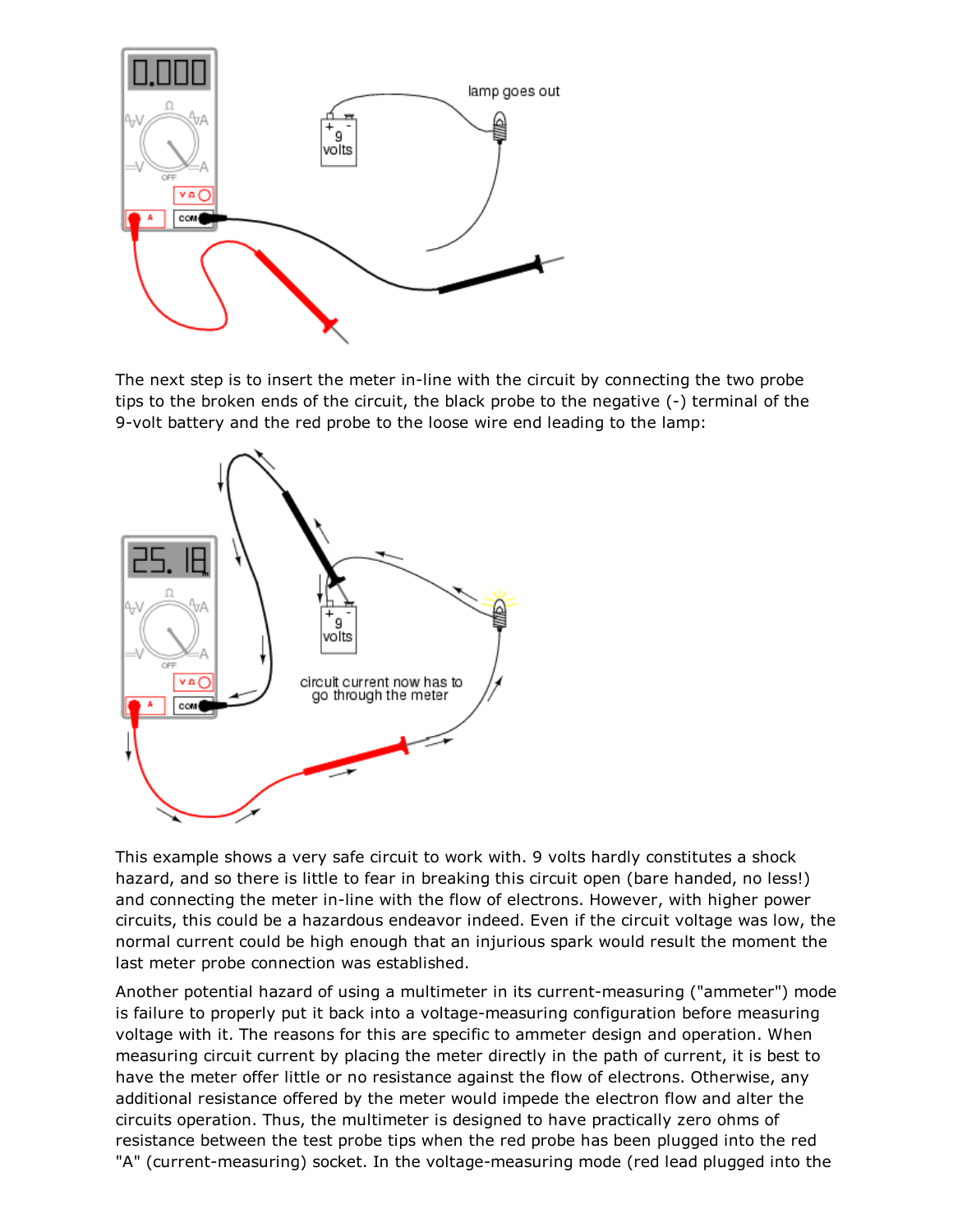red "V" socket), there are many mega-ohms of resistance between the test probe tips, because voltmeters are designed to have close to infinite resistance (so that they *don't* draw any appreciable current from the circuit under test).

When switching a multimeter from current- to voltage-measuring mode, its easy to spin the selector switch from the "A" to the "V" position and forget to correspondingly switch the position of the red test lead plug from "A" to "V". The result -- if the meter is then connected across a source of substantial voltage -- will be a short-circuit through the meter!



To help prevent this, most multimeters have a warning feature by which they beep if ever there's a lead plugged in the "A" socket and the selector switch is set to "V". As convenient as features like these are, though, they are still no substitute for clear thinking and caution when using a multimeter.

All good-quality multimeters contain fuses inside that are engineered to "blow" in the event of excessive current through them, such as in the case illustrated in the last image. Like all overcurrent protection devices, these fuses are primarily designed to *protect the equipment* (in this case, the meter itself) from excessive damage, and only secondarily to protect the user from harm. A multimeter can be used to check its own current fuse by setting the selector switch to the resistance position and creating a connection between the two red sockets like this:



Indication with a "blown" fuse